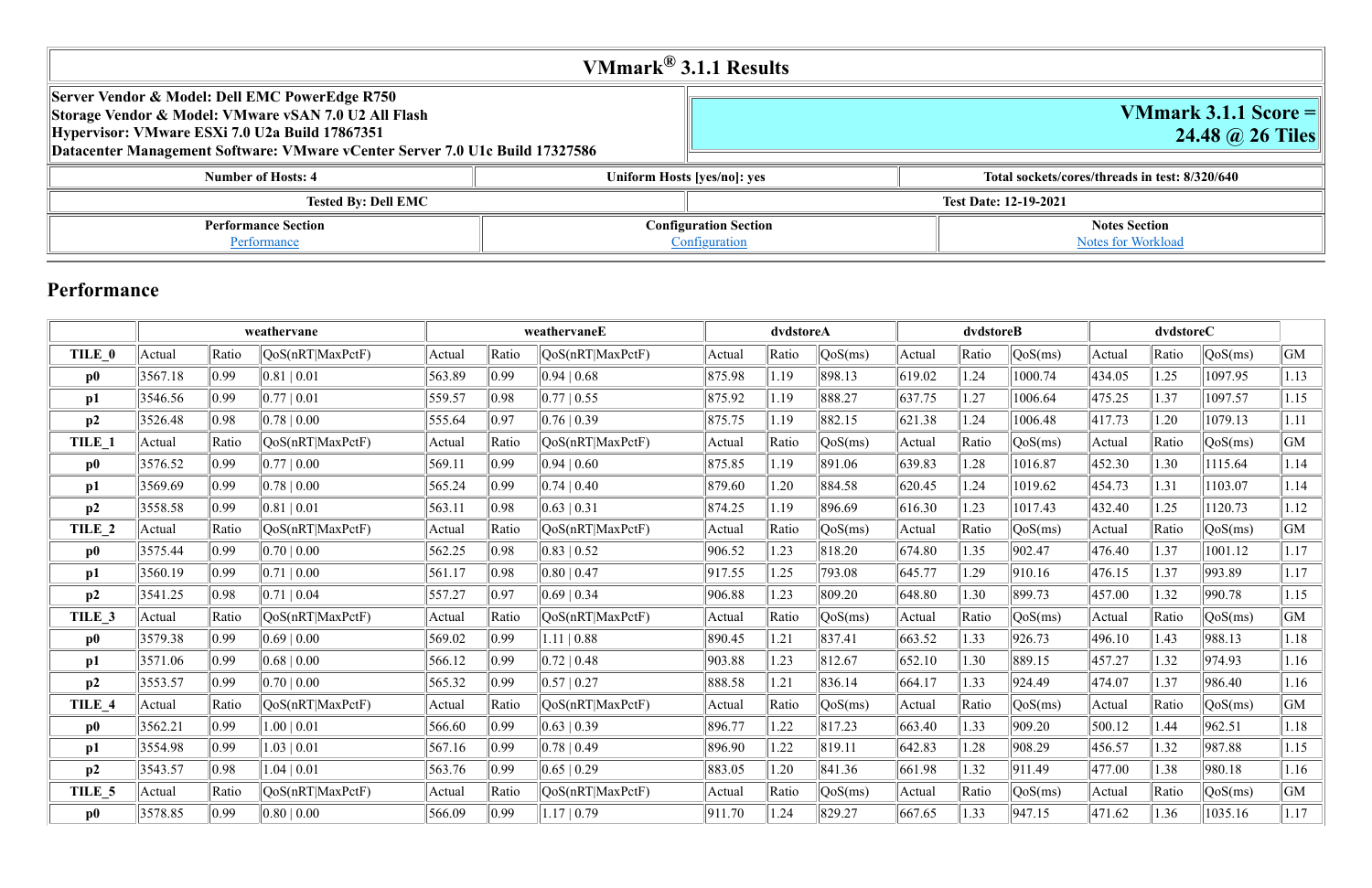| p1             | 3558.78 | $ 0.99\rangle$ | 0.81 0.00        | 560.75 | 0.98           | 0.68 0.31        | 917.62 | 1.25  | 809.64  | 626.33      | 1.25  | 934.75                         | 453.60 | 1.31  | 1028.44          | 1.15 |
|----------------|---------|----------------|------------------|--------|----------------|------------------|--------|-------|---------|-------------|-------|--------------------------------|--------|-------|------------------|------|
| p2             | 3554.02 | $ 0.99\rangle$ | $0.78 \mid 0.00$ | 557.71 | 0.97           | $0.58 \mid 0.27$ | 904.60 | 1.23  | 840.34  | 681.30      | 1.36  | 944.53                         | 492.23 | 1.42  | 1037.67          | 1.18 |
| TILE 6         | Actual  | Ratio          | QoS(nRT MaxPctF) | Actual | Ratio          | QoS(nRT MaxPctF) | Actual | Ratio | QoS(ms) | Actual      | Ratio | QoS(ms)                        | Actual | Ratio | QoS(ms)          | GM   |
| $\bf p0$       | 3566.54 | $ 0.99\rangle$ | $0.84 \mid 0.01$ | 565.51 | 0.99           | $0.75 \mid 0.49$ | 972.25 | 1.32  | 665.05  | 699.62      | 1.40  | 752.77                         | 519.85 | 1.50  | 813.33           | 1.22 |
| p1             | 3555.66 | $ 0.99\rangle$ | 0.88   0.01      | 560.52 | 0.98           | $0.62 \mid 0.30$ | 970.50 | 1.32  | 678.90  | 697.35      | 1.39  | 753.08                         | 496.25 | 1.43  | 818.37           | 1.21 |
| p2             | 3533.86 | 0.98           | $0.94 \mid 0.02$ | 557.77 | 0.97           | $0.66 \mid 0.38$ | 954.50 | 1.30  | 708.60  | 712.05      | 1.42  | 786.16                         | 533.90 | 1.54  | 843.38           | 1.22 |
| TILE_7         | Actual  | Ratio          | QoS(nRT MaxPctF) | Actual | Ratio          | QoS(nRT MaxPctF) | Actual | Ratio | QoS(ms) | Actual      | Ratio | QoS(ms)                        | Actual | Ratio | QoS(ms)          | GM   |
| $\bf p0$       | 3577.71 | $ 0.99\rangle$ | $0.65 \mid 0.00$ | 569.30 | 0.99           | $1.01 \mid 0.78$ | 899.62 | 1.23  | 812.85  | 623.83      | 1.25  | 906.78                         | 458.90 | 1.32  | 970.17           | 1.15 |
| p1             | 3564.72 | $ 0.99\rangle$ | $0.64 \mid 0.00$ | 564.26 | 0.99           | $1.00 \mid 0.65$ | 904.35 | 1.23  | 796.64  | 677.20      | 1.35  | 874.78                         | 488.52 | 1.41  | 931.74           | 1.18 |
| p2             | 3554.63 | 0.99           | 0.64   0.00      | 558.52 | 0.98           | $0.69 \mid 0.45$ | 889.50 | 1.21  | 843.12  | 639.98      | 1.28  | 926.61                         | 476.05 | 1.37  | 991.74           | 1.15 |
| TILE 8         | Actual  | Ratio          | QoS(nRT MaxPctF) | Actual | Ratio          | QoS(nRT MaxPctF) | Actual | Ratio | QoS(ms) | Actual      | Ratio | QoS(ms)                        | Actual | Ratio | QoS(ms)          | GM   |
| $\bf p0$       | 3565.81 | $ 0.99\rangle$ | 0.87   0.01      | 572.10 | 1.00           | $1.09 \mid 0.80$ | 892.90 | 1.22  | 834.64  | 636.58      | 1.27  | 935.22                         | 453.90 | 1.31  | 999.05           | 1.15 |
| p1             | 3556.94 | $ 0.99\rangle$ | 0.87 0.01        | 569.69 | 1.00           | $1.22 \mid 0.82$ | 892.60 | 1.22  | 831.59  | 663.45      | 1.33  | 913.58                         | 479.52 | 1.38  | 978.20           | 1.17 |
| p2             | 3548.45 | $ 0.99\rangle$ | 0.87   0.01      | 561.86 | 0.98           | 0.58   0.32      | 896.20 | 1.22  | 823.35  | 642.02      | 1.28  | 912.43                         | 477.10 | 1.38  | 980.59           | 1.16 |
| TILE 9         | Actual  | Ratio          | QoS(nRT MaxPctF) | Actual | Ratio          | QoS(nRT MaxPctF) | Actual | Ratio | QoS(ms) | Actual      | Ratio | QoS(ms)                        | Actual | Ratio | QoS(ms)          | GM   |
| $\bf p0$       | 3577.68 | $ 0.99\rangle$ | 0.87 0.01        | 568.83 | 0.99           | $1.04 \mid 0.71$ | 879.60 | 1.20  | 879.95  | 599.30      | 1.20  | 1008.23                        | 420.95 | 1.21  | 1076.67          | 1.11 |
| p1             | 3551.90 | $ 0.99\rangle$ | $0.87 \mid 0.01$ | 565.21 | 0.99           | $0.81 \mid 0.42$ | 880.95 | 1.20  | 884.06  | 666.27      | 1.33  | 1000.90                        | 479.02 | 1.38  | 1083.49          | 1.17 |
| p2             | 3539.35 | 0.98           | 0.86   0.00      | 561.20 | 0.98           | $0.67 \mid 0.28$ | 874.45 | 1.19  | 895.43  | 597.52      | 1.19  | 1021.97                        | 437.80 | 1.26  | 1089.43          | 1.12 |
| TILE 10        | Actual  | Ratio          | QoS(nRT MaxPctF) | Actual | Ratio          | QoS(nRT MaxPctF) | Actual | Ratio | QoS(ms) | Actual      | Ratio | QoS(ms)                        | Actual | Ratio | QoS(ms)          | GM   |
| $\bf p0$       | 3582.03 | 1.00           | $0.68 \mid 0.00$ | 565.44 | 0.99           | $0.69 \mid 0.41$ | 898.02 | 1.22  | 843.52  | 637.62      | 1.27  | 954.01                         | 449.62 | 1.30  | 1027.39          | 1.15 |
| p1             | 3561.01 | $ 0.99\rangle$ | 0.74 0.01        | 564.79 | 0.99           | 0.74   0.53      | 893.85 | 1.22  | 850.32  | 655.92      | 1.31  | 965.05                         | 488.88 | 1.41  | 1040.29          | 1.17 |
| p2             | 3545.83 | $ 0.99\rangle$ | 0.90   0.18      | 560.34 | 0.98           | $0.60 \mid 0.38$ | 890.02 | 1.21  | 847.70  | 631.58      | 1.26  | 961.73                         | 447.30 | 1.29  | 1045.11          | 1.14 |
| TILE 11        | Actual  | Ratio          | QoS(nRT MaxPctF) | Actual | Ratio          | QoS(nRT MaxPctF) | Actual | Ratio | QoS(ms) | Actual      | Ratio | $\sqrt{QoS(ms)}$               | Actual | Ratio | $\sqrt{QoS(ms)}$ | GM   |
| $\bf p0$       | 3577.66 | $ 0.99\rangle$ | $0.89 \mid 0.01$ | 567.26 | $ 0.99\rangle$ | 0.59   0.38      | 907.73 | 1.24  | 791.02  | 651.83      | 1.30  | 876.29                         | 462.93 | 1.33  | 946.55           | 1.16 |
| p1             | 3564.72 | $ 0.99\rangle$ | $0.98 \mid 0.01$ | 562.48 | 0.98           | $0.70 \mid 0.38$ | 910.92 | 1.24  | 791.90  | 652.48      | 1.30  | 878.29                         | 485.88 | 1.40  | 935.18           | 1.17 |
| p2             | 3548.29 | $ 0.99\rangle$ | $0.94 \mid 0.01$ | 556.86 | 0.97           | 0.63 0.28        | 893.08 | 1.22  | 808.06  | 647.33      | 1.29  | 884.68                         | 460.00 | 1.33  | 960.63           | 1.15 |
| <b>TILE_12</b> | Actual  | Ratio          | QoS(nRT MaxPctF) | Actual | Ratio          | QoS(nRT MaxPctF) | Actual | Ratio | QoS(ms) | Actual      | Ratio | $\sqrt{\text{QoS}(\text{ms})}$ | Actual | Ratio | QoS(ms)          | GM   |
| $\bf p0$       | 3582.31 | 1.00           | $0.89 \mid 0.01$ | 566.19 | $ 0.99\rangle$ | $0.68 \mid 0.41$ | 910.12 | 1.24  | 813.80  | 672.60      | 1.34  | 913.15                         | 473.30 | 1.36  | 1006.38          | 1.17 |
| p1             | 3571.19 | $ 0.99\rangle$ | $0.85 \mid 0.01$ | 562.06 | 0.98           | $0.54 \mid 0.30$ | 916.12 | 1.25  | 797.57  | 647.95      | 1.29  | 914.87                         | 473.35 | 1.36  | 1015.70          | 1.17 |
| p2             | 3549.68 | $ 0.99\rangle$ | $0.79 \mid 0.00$ | 562.24 | 0.98           | 0.62 0.29        | 915.60 | 1.25  | 797.95  | 651.77      | 1.30  | 894.72                         | 459.62 | 1.33  | 984.09           | 1.16 |
| <b>TILE_13</b> | Actual  | Ratio          | QoS(nRT MaxPctF) | Actual | Ratio          | QoS(nRT MaxPctF) | Actual | Ratio | QoS(ms) | Actual      | Ratio | QoS(ms)                        | Actual | Ratio | QoS(ms)          | GM   |
| $\bf p0$       | 3584.94 | 1.00           | $0.90 \mid 0.01$ | 565.56 | $ 0.99\rangle$ | 1.05   0.65      | 875.83 | 1.19  | 907.00  | 638.10      | 1.27  | 1028.33                        | 448.88 | 1.29  | 1139.91          | 1.14 |
| p1             | 3567.24 | $ 0.99\rangle$ | $0.90 \mid 0.01$ | 563.78 | 0.99           | $0.79 \mid 0.43$ | 884.05 | 1.20  | 888.51  | 617.15      | 1.23  | 1030.46                        | 430.88 | 1.24  | 1131.44          | 1.12 |
| p2             | 3554.85 | $ 0.99\rangle$ | $0.88 \mid 0.04$ | 566.13 | $ 0.99\rangle$ | 0.87 0.52        | 876.83 | 1.19  | 902.61  | 615.50      | 1.23  | 1033.27                        | 452.10 | 1.30  | 1134.91          | 1.13 |
| <b>TILE_14</b> | Actual  | Ratio          | QoS(nRT MaxPctF) | Actual | Ratio          | QoS(nRT MaxPctF) | Actual | Ratio | QoS(ms) | Actual      | Ratio | $\sqrt{\text{QoS}(\text{ms})}$ | Actual | Ratio | QoS(ms)          | GM   |
| $\bf p0$       | 3571.09 | $ 0.99\rangle$ | 0.86   0.02      | 563.65 | $ 0.99\rangle$ | $\ 0.46\ 0.26\ $ | 877.58 | 1.20  | 871.41  | $\ $ 649.52 | 1.30  | 966.30                         | 483.55 | 1.39  | 1061.09          | 1.16 |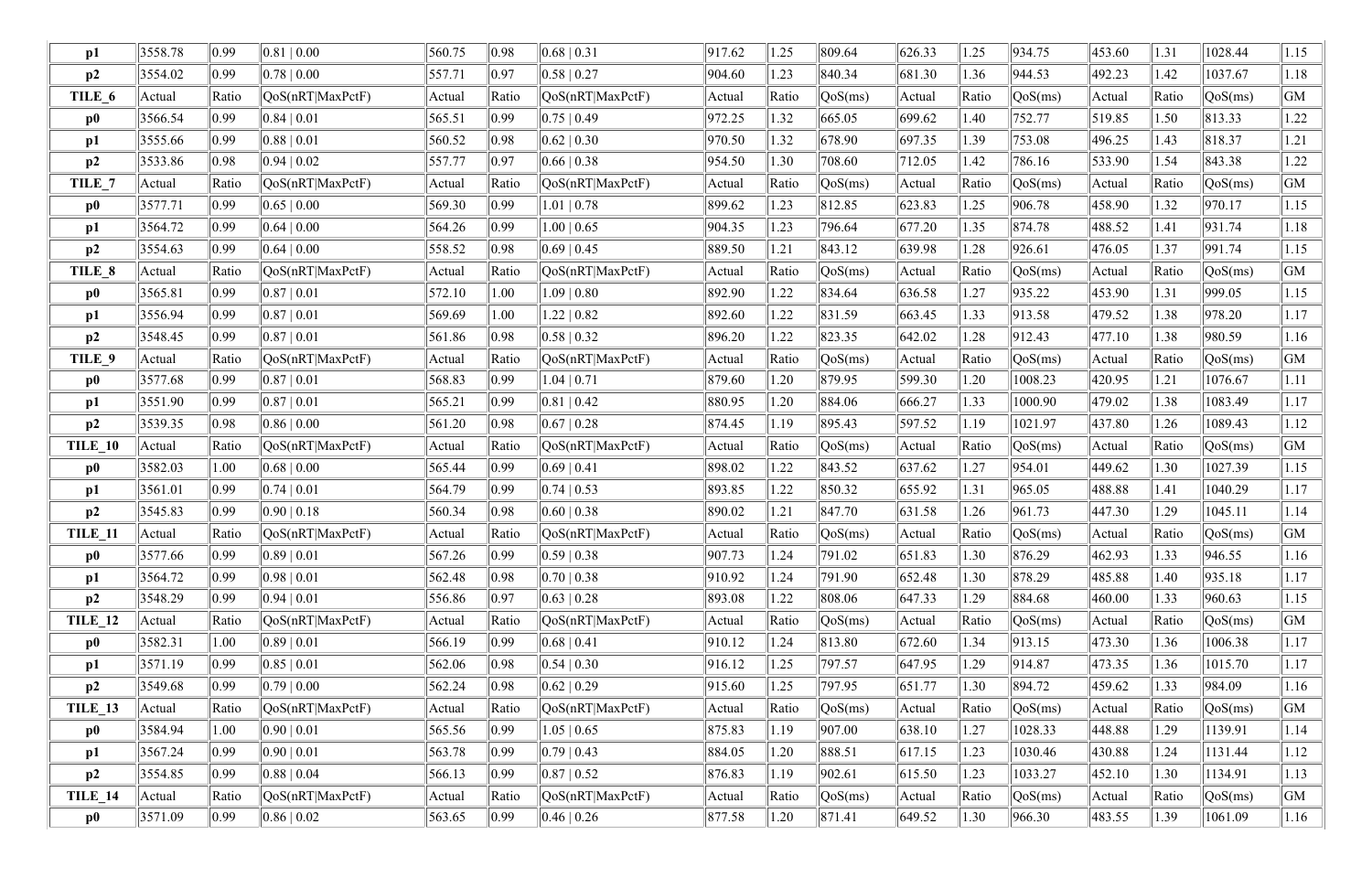| p1             | 3561.02 | $ 0.99\rangle$ | 0.87   0.01       | 562.65 | 0.98           | $0.68 \mid 0.47$ | 889.10 | 1.21  | 854.34  | 631.80      | 1.26  | 950.62                         | 445.30 | 1.28  | 1043.10 | 1.14           |
|----------------|---------|----------------|-------------------|--------|----------------|------------------|--------|-------|---------|-------------|-------|--------------------------------|--------|-------|---------|----------------|
| p2             | 3546.46 | 0.99           | $0.83 \mid 0.01$  | 557.75 | 0.97           | $0.53 \mid 0.29$ | 875.12 | 1.19  | 877.14  | 648.98      | 1.30  | 966.19                         | 464.68 | 1.34  | 1046.22 | 1.15           |
| <b>TILE_15</b> | Actual  | Ratio          | QoS(nRT MaxPctF)  | Actual | Ratio          | QoS(nRT MaxPctF) | Actual | Ratio | QoS(ms) | Actual      | Ratio | QoS(ms)                        | Actual | Ratio | QoS(ms) | GM             |
| $\bf p0$       | 3575.50 | $ 0.99\rangle$ | $0.71 \, \, 0.00$ | 567.04 | $ 0.99\rangle$ | $0.56 \mid 0.31$ | 900.45 | 1.23  | 812.60  | 666.70      | 1.33  | 899.78                         | 504.48 | 1.45  | 957.10  | 1.19           |
| p1             | 3551.91 | $ 0.99\rangle$ | 0.72   0.00       | 565.06 | 0.99           | $0.90 \mid 0.57$ | 916.05 | 1.25  | 772.07  | 641.27      | 1.28  | 849.37                         | 448.20 | 1.29  | 930.26  | 1.15           |
| p2             | 3542.04 | 0.98           | 0.67   0.00       | 563.67 | 0.99           | $0.72 \mid 0.37$ | 898.02 | 1.22  | 814.92  | 691.77      | 1.38  | 893.61                         | 500.85 | 1.44  | 960.61  | $ 1.19\rangle$ |
| <b>TILE_16</b> | Actual  | Ratio          | QoS(nRT MaxPctF)  | Actual | Ratio          | QoS(nRT MaxPctF) | Actual | Ratio | QoS(ms) | Actual      | Ratio | QoS(ms)                        | Actual | Ratio | QoS(ms) | GM             |
| $\bf p0$       | 3575.89 | $ 0.99\rangle$ | $0.72 \mid 0.00$  | 565.80 | 0.99           | $0.71 \mid 0.33$ | 950.42 | 1.29  | 722.19  | 679.23      | 1.36  | 816.53                         | 502.20 | 1.45  | 889.78  | 1.20           |
| p1             | 3568.66 | $ 0.99\rangle$ | $0.82 \mid 0.01$  | 560.89 | 0.98           | 0.82   0.45      | 954.27 | 1.30  | 713.64  | 682.05      | 1.36  | 803.85                         | 483.12 | 1.39  | 873.43  | 1.19           |
| p2             | 3554.52 | 0.99           | 0.75   0.00       | 555.98 | 0.97           | $0.58 \mid 0.24$ | 935.05 | 1.27  | 747.68  | 695.95      | 1.39  | 830.17                         | 519.27 | 1.50  | 912.94  | 1.21           |
| TILE_17        | Actual  | Ratio          | QoS(nRT MaxPctF)  | Actual | Ratio          | QoS(nRT MaxPctF) | Actual | Ratio | QoS(ms) | Actual      | Ratio | QoS(ms)                        | Actual | Ratio | QoS(ms) | GM             |
| $\bf p0$       | 3569.74 | $ 0.99\rangle$ | $0.82 \mid 0.00$  | 568.01 | $ 0.99\rangle$ | 1.33   0.98      | 873.00 | 1.19  | 892.72  | 624.95      | 1.25  | 993.21                         | 462.12 | 1.33  | 1075.52 | 1.14           |
| p1             | 3557.64 | $ 0.99\rangle$ | 0.83 0.01         | 567.36 | 0.99           | 1.37   0.97      | 876.62 | 1.19  | 888.13  | 629.90      | 1.26  | 980.71                         | 442.55 | 1.28  | 1077.23 | 1.13           |
| p2             | 3544.66 | $ 0.99\rangle$ | $0.97 \mid 0.12$  | 561.16 | 0.98           | 0.79   0.45      | 861.23 | 1.17  | 920.74  | 643.45      | 1.29  | 1013.97                        | 460.12 | 1.33  | 1086.96 | 1.14           |
| <b>TILE_18</b> | Actual  | Ratio          | QoS(nRT MaxPctF)  | Actual | Ratio          | QoS(nRT MaxPctF) | Actual | Ratio | QoS(ms) | Actual      | Ratio | QoS(ms)                        | Actual | Ratio | QoS(ms) | GM             |
| $\bf p0$       | 3573.23 | $ 0.99\rangle$ | $0.69 \mid 0.00$  | 567.66 | 0.99           | 0.89   0.82      | 896.08 | 1.22  | 821.52  | 646.88      | 1.29  | 910.76                         | 459.55 | 1.33  | 974.23  | 1.16           |
| p1             | 3555.02 | $ 0.99\rangle$ | $0.68 \mid 0.00$  | 565.05 | 0.99           | 0.57   0.30      | 898.77 | 1.22  | 822.25  | 667.70      | 1.33  | 906.82                         | 480.70 | 1.39  | 974.80  | 1.17           |
| p2             | 3544.09 | $ 0.99\rangle$ | $0.71 \mid 0.00$  | 562.08 | 0.98           | $0.57 \mid 0.43$ | 890.38 | 1.21  | 834.64  | 641.08      | 1.28  | 922.00                         | 478.52 | 1.38  | 985.67  | 1.16           |
| <b>TILE_19</b> | Actual  | Ratio          | QoS(nRT MaxPctF)  | Actual | Ratio          | QoS(nRT MaxPctF) | Actual | Ratio | QoS(ms) | Actual      | Ratio | QoS(ms)                        | Actual | Ratio | QoS(ms) | GM             |
| $\bf p0$       | 3582.38 | 1.00           | $0.65 \mid 0.00$  | 565.41 | 0.99           | $0.82 \mid 0.43$ | 946.83 | 1.29  | 718.60  | 677.67      | 1.35  | 805.44                         | 485.07 | 1.40  | 859.85  | 1.19           |
| p1             | 3565.51 | 0.99           | $0.65 \mid 0.00$  | 561.26 | 0.98           | $0.51 \mid 0.26$ | 942.15 | 1.28  | 717.65  | 707.05      | 1.41  | 792.30                         | 511.93 | 1.48  | 843.83  | 1.21           |
| p2             | 3554.04 | $ 0.99\rangle$ | 0.67   0.00       | 558.50 | 0.98           | 0.59   0.32      | 933.95 | 1.27  | 736.55  | 676.98      | 1.35  | 817.19                         | 478.15 | 1.38  | 884.66  | 1.18           |
| <b>TILE 20</b> | Actual  | Ratio          | QoS(nRT MaxPctF)  | Actual | Ratio          | QoS(nRT MaxPctF) | Actual | Ratio | QoS(ms) | Actual      | Ratio | $\sqrt{\text{QoS}(\text{ms})}$ | Actual | Ratio | QoS(ms) | GM             |
| $\bf p0$       | 3577.68 | $ 0.99\rangle$ | $0.67 \mid 0.00$  | 562.31 | 0.98           | $0.54 \mid 0.30$ | 886.08 | 1.21  | 867.01  | 627.92      | 1.25  | 978.07                         | 440.15 | 1.27  | 1076.17 | 1.13           |
| p1             | 3567.24 | $ 0.99\rangle$ | $0.69 \mid 0.01$  | 560.60 | 0.98           | $0.56 \mid 0.32$ | 890.75 | 1.21  | 850.48  | 652.67      | 1.30  | 960.37                         | 487.12 | 1.40  | 1034.44 | 1.17           |
| p2             | 3557.78 | $ 0.99\rangle$ | $0.65 \mid 0.00$  | 557.23 | 0.97           | $0.79 \mid 0.34$ | 890.92 | 1.21  | 844.38  | 629.10      | 1.26  | 964.62                         | 447.68 | 1.29  | 1046.20 | 1.14           |
| TILE_21        | Actual  | Ratio          | QoS(nRT MaxPctF)  | Actual | Ratio          | QoS(nRT MaxPctF) | Actual | Ratio | QoS(ms) | Actual      | Ratio | $\sqrt{QoS(ms)}$               | Actual | Ratio | QoS(ms) | GM             |
| $\bf p0$       | 3574.96 | $ 0.99\rangle$ | 1.03   0.03       | 566.40 | $ 0.99\rangle$ | $0.90 \mid 0.57$ | 843.83 | 1.15  | 986.03  | 595.30      | 1.19  | 1113.20                        | 417.80 | 1.20  | 1223.49 | 1.10           |
| p1             | 3553.79 | $ 0.99\rangle$ | 1.06   0.03       | 564.00 | 0.99           | 0.66 0.27        | 839.42 | 1.14  | 1001.42 | 610.95      | 1.22  | 1138.11                        | 453.82 | 1.31  | 1237.67 | 1.12           |
| p2             | 3536.89 | 0.98           | $1.08 \mid 0.03$  | 561.46 | 0.98           | $0.59 \mid 0.33$ | 834.45 | 1.14  | 998.10  | 589.58      | 1.18  | 1128.57                        | 396.18 | 1.14  | 1225.86 | 1.08           |
| <b>TILE_22</b> | Actual  | Ratio          | QoS(nRT MaxPctF)  | Actual | Ratio          | QoS(nRT MaxPctF) | Actual | Ratio | QoS(ms) | Actual      | Ratio | QoS(ms)                        | Actual | Ratio | QoS(ms) | GM             |
| $\bf p0$       | 3570.96 | $ 0.99\rangle$ | $0.82 \mid 0.01$  | 568.64 | $ 0.99\rangle$ | $0.60 \mid 0.37$ | 882.33 | 1.20  | 868.60  | 649.35      | 1.30  | 968.40                         | 462.12 | 1.33  | 1059.78 | 1.15           |
| p1             | 3565.55 | $ 0.99\rangle$ | $0.95 \mid 0.03$  | 566.58 | 0.99           | 0.63 0.34        | 874.88 | 1.19  | 883.62  | 622.35      | 1.24  | 984.70                         | 458.38 | 1.32  | 1084.33 | 1.14           |
| p2             | 3548.50 | $ 0.99\rangle$ | $0.94 \mid 0.02$  | 565.40 | $ 0.99\rangle$ | $0.72 \mid 0.48$ | 867.33 | 1.18  | 897.02  | 619.42      | 1.24  | 997.19                         | 435.52 | 1.26  | 1081.79 | 1.12           |
| <b>TILE_23</b> | Actual  | Ratio          | QoS(nRT MaxPctF)  | Actual | Ratio          | QoS(nRT MaxPctF) | Actual | Ratio | QoS(ms) | Actual      | Ratio | $\sqrt{\text{QoS}(\text{ms})}$ | Actual | Ratio | QoS(ms) | GM             |
| $\bf p0$       | 3566.35 | $ 0.99\rangle$ | $0.62 \mid 0.00$  | 566.85 | $ 0.99\rangle$ | $1.01 \mid 0.80$ | 888.70 | 1.21  | 845.04  | $\ $ 656.48 | 1.31  | 947.66                         | 470.43 | 1.36  | 1018.43 | 1.16           |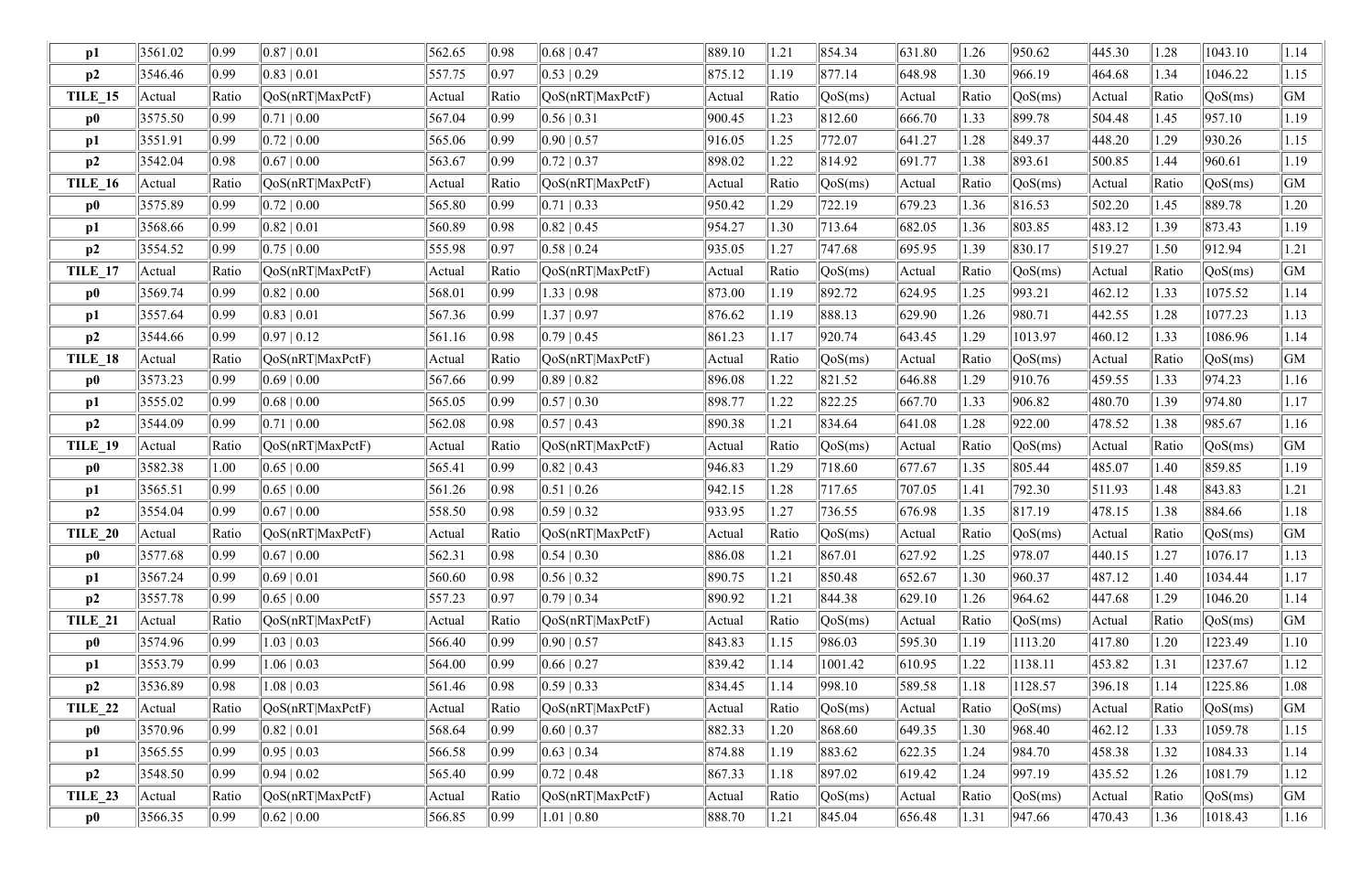| p1             | 3563.15 | $ 0.99\rangle$ | 0.63 0.00                                    | 558.16 | $\parallel$ 0.98 | 0.57 0.33                 |                  | 900.30                              | 1.23  | 820.82   | 639.25 | 1.28  | 922.22   | 472.70           | 1.36  | 1005.88 | $\vert 1.16 \vert$ |
|----------------|---------|----------------|----------------------------------------------|--------|------------------|---------------------------|------------------|-------------------------------------|-------|----------|--------|-------|----------|------------------|-------|---------|--------------------|
| p2             | 3541.42 | 0.98           | 0.62 0.00                                    | 553.86 | 0.97             | $ 0.81 $ 0.43             |                  | 885.85                              | 1.21  | 844.94   | 636.25 | 1.27  | 939.73   | 448.12           | 1.29  | 1028.21 | 1.14               |
| <b>TILE 24</b> | Actual  | Ratio          | $\sqrt{QoS(nRT MaxPctF)}$                    | Actual | Ratio            | QoS(nRT MaxPctF)          |                  | Actual                              | Ratio | QoS(ms)  | Actual | Ratio | QoS(ms)  | Actual           | Ratio | QoS(ms) | GM                 |
| $\bf p0$       | 3582.96 | 1.00           | 0.80 0.05                                    | 566.74 | $ 0.99\rangle$   | 0.62 0.34                 |                  | 917.50                              | 1.25  | 783.07   | 706.12 | 1.41  | 865.22   | 509.27           | 1.47  | 950.28  | 1.21               |
| p1             | 3566.09 | $ 0.99\rangle$ | 0.79 0.01                                    | 566.87 | 0.99             | 0.72 0.41                 |                  | 923.90                              | 1.26  | 777.18   | 631.73 | 1.26  | 889.00   | 458.27           | 1.32  | 988.61  | 1.16               |
| p2             | 3560.28 | $ 0.99\rangle$ | 0.73 0.01                                    | 565.35 | $ 0.99\rangle$   | 0.68 0.45                 |                  | 917.25                              | 1.25  | 788.08   | 674.08 | 1.35  | 890.50   | 483.00           | 1.39  | 973.58  | 1.18               |
| <b>TILE 25</b> | Actual  | Ratio          | $\sqrt{QoS(nRT MaxPctF)}$                    | Actual | Ratio            | $\sqrt{QoS(nRT MaxPctF)}$ |                  | Actual                              | Ratio | QoS(ms)  | Actual | Ratio | QoS(ms)  | Actual           | Ratio | QoS(ms) | GM                 |
| $\bf p0$       | 3573.41 | $ 0.99\rangle$ | 0.73 0.00                                    | 570.00 | 1.00             | 1.23   0.83               |                  | 849.88                              | 1.16  | 979.43   | 617.83 | 1.23  | 1110.18  | 463.32           | 1.34  | 1189.60 | 1.14               |
| p1             | 3552.89 | $ 0.99\rangle$ | 0.73 0.00                                    | 561.93 | $ 0.98\rangle$   | 0.69 0.37                 |                  | 864.90                              | 1.18  | 932.59   | 605.05 | 1.21  | 1071.95  | 423.38           | 1.22  | 1183.39 | 1.11               |
| p2             | 3540.18 | 0.98           | 0.73 0.00                                    | 557.54 | $\parallel$ 0.97 | 0.61 0.38                 |                  | 850.02                              | 1.16  | 978.45   | 620.05 | 1.24  | 1106.73  | 440.70           | 1.27  | 1194.03 | 1.12               |
| p0_score:      | 30.17   |                |                                              |        |                  |                           |                  |                                     |       |          |        |       |          |                  |       |         |                    |
| p1_score:      | 30.11   |                |                                              |        |                  |                           |                  |                                     |       |          |        |       |          |                  |       |         |                    |
| p2_score:      | 29.92   |                |                                              |        |                  |                           |                  |                                     |       |          |        |       |          |                  |       |         |                    |
|                |         |                | <b>Infrastructure Operations Scores:</b>     |        |                  |                           | vMotion          |                                     |       | SVMotion |        |       | XVMotion |                  |       | Deploy  |                    |
|                |         |                | <b>Completed Ops_PerHour</b>                 |        |                  |                           | 55.00            |                                     |       | 42.00    |        |       | 36.00    |                  |       | 12.00   |                    |
|                |         |                | Avg Seconds To Complete                      |        |                  |                           | 9.64             |                                     |       | 138.95   |        |       | 152.88   | 554.59           |       |         |                    |
|                |         |                | <b>Failures</b>                              |        |                  |                           | 0.00             |                                     |       | 0.00     |        |       | 0.00     |                  |       | 0.00    |                    |
|                |         |                | Ratio                                        |        |                  |                           | 2.12             |                                     |       | 2.33     |        |       | 2.00     |                  |       | .50     |                    |
|                |         |                | <b>Number Of Threads</b>                     |        |                  |                           |                  |                                     |       |          |        |       | 2        |                  |       |         |                    |
|                |         |                | <b>Summary</b>                               |        |                  |                           | Run Is Compliant |                                     |       |          |        |       |          | Turbo_Setting:0  |       |         |                    |
|                |         |                |                                              |        |                  |                           |                  | Number Of Compliance Issues $(0)^*$ |       |          |        |       |          | Median Phase(p1) |       |         |                    |
|                |         |                | <b>Unreviewed VMmark3 Applications Score</b> |        |                  | 30.11                     |                  |                                     |       |          |        |       |          |                  |       |         |                    |
|                |         |                | Unreviewed VMmark3 Infrastructure Score      |        |                  | 1.96                      |                  |                                     |       |          |        |       |          |                  |       |         |                    |
|                |         |                | <b>Unreviewed VMmark3 Score</b>              |        |                  | 24.48                     |                  |                                     |       |          |        |       |          |                  |       |         |                    |

# **Configuration**

|                                                                                                                           |                                                           | <b>Virtualization Software</b> |
|---------------------------------------------------------------------------------------------------------------------------|-----------------------------------------------------------|--------------------------------|
| Hypervisor Vendor,<br>Product, Version, and Build /<br>Availability Date (MM-DD-<br>YYYY)                                 | VMware ESXi 7.0 U2a Build 17867351 / 04-29-2021           |                                |
| Datacenter Management<br>Software Vendor,<br>Product, Version, and Build /<br>Availability Date (MM-DD-<br>$ YYYY\rangle$ | VMware vCenter Server 7.0 U1c Build 17327586 / 12-17-2020 |                                |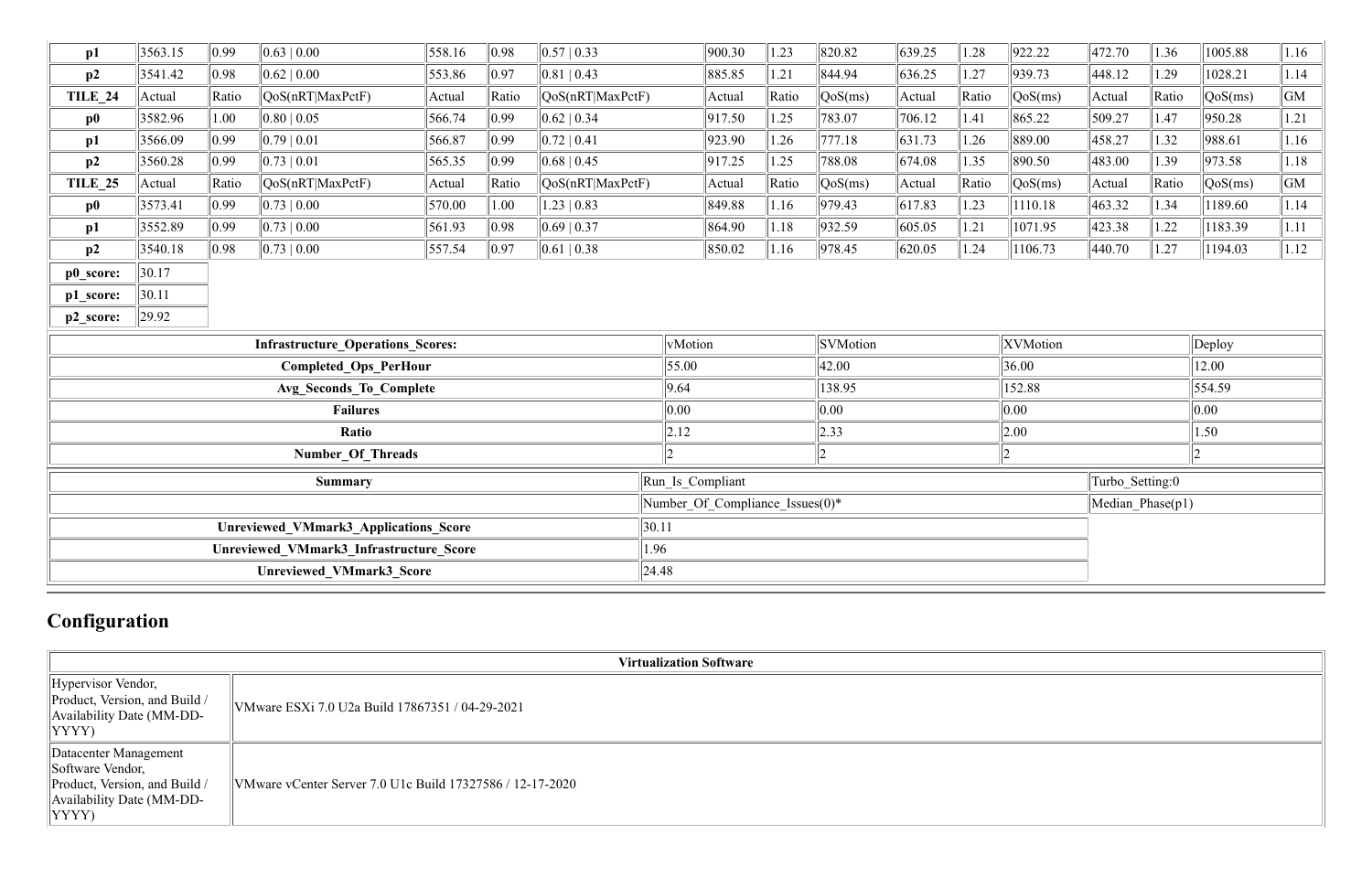| Supplemental Software                                                                                         | None                                                                                                                                   |
|---------------------------------------------------------------------------------------------------------------|----------------------------------------------------------------------------------------------------------------------------------------|
|                                                                                                               | <b>Servers</b>                                                                                                                         |
| Number of Servers in System<br><b>Under Test</b><br>(all subsequent fields in this<br>section are per server) |                                                                                                                                        |
| Server Manufacturer and Model Dell EMC PowerEdge R750                                                         |                                                                                                                                        |
| Processor Vendor and Model                                                                                    | Intel Xeon Platinum 8380                                                                                                               |
| Processor Speed (GHz) / Turbo<br>Boost Speed (GHz)                                                            | $\vert$ 2.3 / 3.4                                                                                                                      |
| <b>Total Sockets/Total Cores/Total</b><br>Threads                                                             | 2 Sockets / 80 Cores / 160 Threads                                                                                                     |
| Primary CPU Cache                                                                                             | 32KB I+48KB D on chip per core                                                                                                         |
| Secondary CPU Cache                                                                                           | 1280KB I+D on chip per core                                                                                                            |
| Other CPU Cache                                                                                               | $60MB$ I+D on chip per chip                                                                                                            |
| <b>BIOS</b> Version                                                                                           | 1.3.8                                                                                                                                  |
| Memory Size (in GB, Number<br>of DIMMs)                                                                       | 2048, 32                                                                                                                               |
| Memory Type and Speed                                                                                         | 64GB 2Rx4 DDR4 3200MHz RDIMM                                                                                                           |
| Disk Subsystem Type                                                                                           | <b>vSAN, FC SAN</b> (see storage notes)                                                                                                |
| Number of Disk Controllers                                                                                    |                                                                                                                                        |
| Disk Controller Vendors and<br>Models                                                                         | Dell Express Flash PM1725a 6.4TB                                                                                                       |
| Total Number of Physical Disks<br>for Hypervisor                                                              |                                                                                                                                        |
| Disk Vendors, Models,<br>Capacities, and Speeds                                                               | Dell Express Flash PM1725a 6.4TB                                                                                                       |
| Number of Host Bus Adapters                                                                                   |                                                                                                                                        |
| Host Bus Adapter Vendors and<br>Models                                                                        | QLE2692 Dual Port 16Gb FC Adapter                                                                                                      |
| Number of Network Controllers 3                                                                               |                                                                                                                                        |
| Network Controller Vendors and<br>Models                                                                      | Broadcom Gigabit Ethernet BCM5720<br>Mellanox ConnectX-5 EN 25GbE Dual-port Adapter<br>Mellanox ConnectX-6 Dx 100GbE Dual-port Adapter |
| Other Hardware                                                                                                | None                                                                                                                                   |
| Other Software                                                                                                | None                                                                                                                                   |
| Hardware Availability Date<br>$(MM\text{-}DD-YYYY)$                                                           | $ 05 - 12 - 2021$                                                                                                                      |
| <b>BIOS</b> Availability Date (MM-<br>DD-YYYY)                                                                | $ 08-31-2021$                                                                                                                          |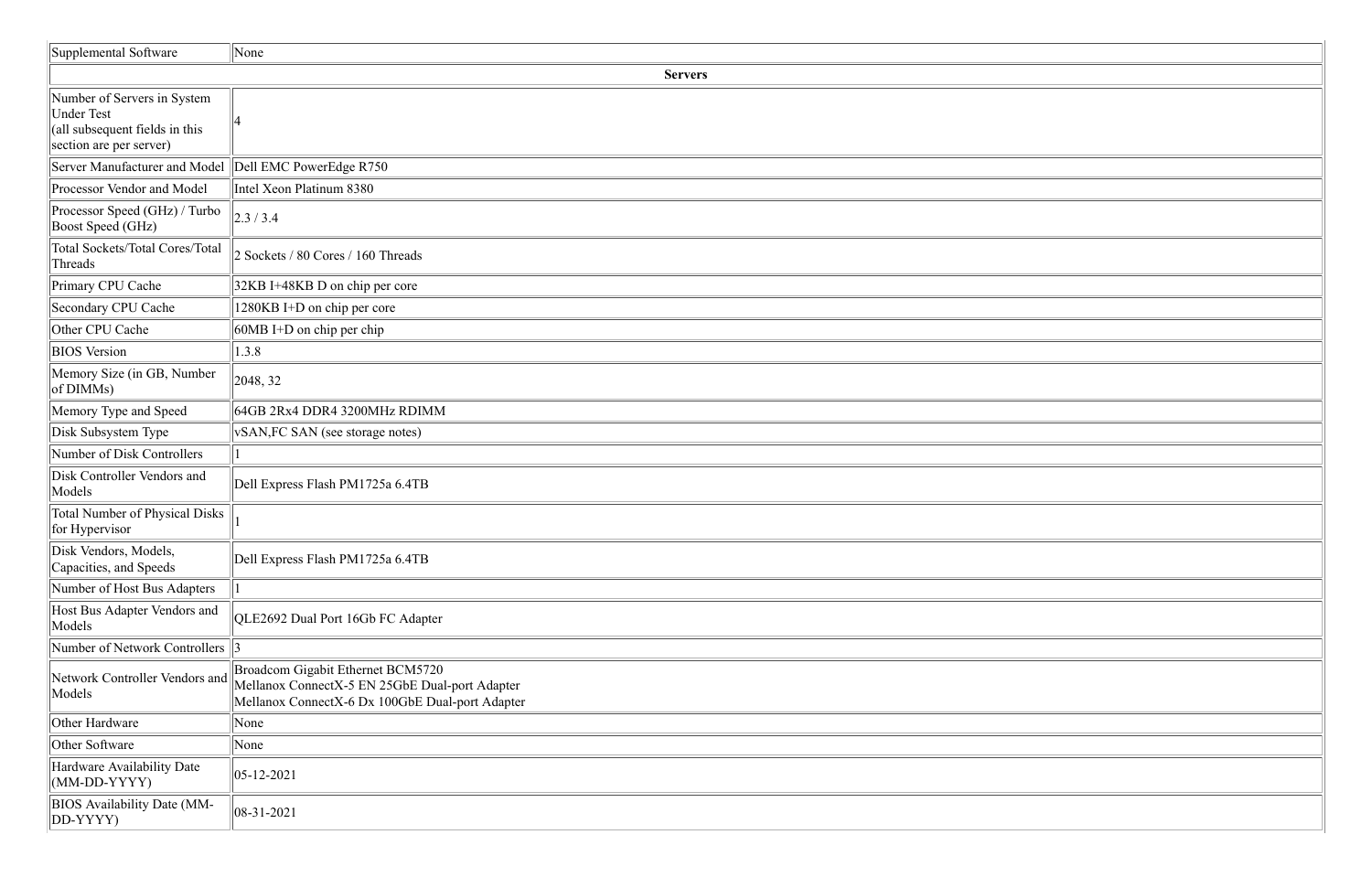| Software Availability Date<br>$(MM\text{-}DD-YYYY)$                          | $ 04-29-2021$                                                                                                                                                                      |
|------------------------------------------------------------------------------|------------------------------------------------------------------------------------------------------------------------------------------------------------------------------------|
|                                                                              | <b>Network</b>                                                                                                                                                                     |
| Network Switch Vendors and<br>Models                                         | 1xDell PowerConnect 6248<br>1xDell Force10 S4810<br>1xDell PowerSwitch S5232F-ON                                                                                                   |
| Network Speed                                                                | 1x1Gbps for SUT management<br>2x10Gbps for Client, Standby, DS3, and Auction VMs<br>2x100Gbps for Elastic VMs, vMotion, vSAN                                                       |
|                                                                              | <b>Primary Storage</b>                                                                                                                                                             |
| Storage Category                                                             | <b>VMware vSAN</b>                                                                                                                                                                 |
| Storage Vendors, Models, and<br><b>Firmware Versions</b>                     | 4xDell EMC PowerEdge R750 servers, with VMware vSAN 7.0 U2                                                                                                                         |
|                                                                              | <b>VMware vSAN</b>                                                                                                                                                                 |
| Storage Configuration Summary                                                | $\bullet$ 1 Disk group per host<br>• 1xDell Express Flash NVMe P5600 PCIe 3.2TB SSD for vSAN cache tier<br>• 7xDell Express Flash NVMe P5600 PCIe 3.2TB SSD for vSAN capacity tier |
|                                                                              | <b>Datacenter Management Server</b>                                                                                                                                                |
| System Model                                                                 | Dell EMC PowerEdge R740xd                                                                                                                                                          |
| Processor Vendor and Model                                                   | Intel Xeon Platinum 8280 CPU                                                                                                                                                       |
| Processor Speed (GHz)                                                        | 2.70                                                                                                                                                                               |
| <b>Total Sockets/Total Cores/Total</b><br>Threads                            | 2 Sockets / 56 Cores / 112 Threads                                                                                                                                                 |
| Memory Size (in GB, Number<br>of DIMMs)                                      | 768, 24                                                                                                                                                                            |
| Network Controller(s) Vendors<br>and Models                                  | Intel Ethernet 10G 2P X520 Adapter; Broadcom NetXtreme BCM5720 Gigabit Ethernet                                                                                                    |
| Operating System, Version,<br>Bitness, and Service Pack                      | VMware ESXi 7.0 U2a Build 17867351                                                                                                                                                 |
| Virtual Center VM Number of<br>vCPUs                                         |                                                                                                                                                                                    |
| Virtual Center VM Virtual<br>Memory (in GB)                                  | 19                                                                                                                                                                                 |
| Virtual Center VM Operating<br>System, Version, Bitness, and<br>Service Pack | VMware vCenter Server 7.0 U1c Build 17327586                                                                                                                                       |
| Other Hardware                                                               | None                                                                                                                                                                               |
| Other Software                                                               | None                                                                                                                                                                               |
|                                                                              | <b>Clients</b>                                                                                                                                                                     |
| <b>Total Number of Virtual</b><br>27/3<br>Clients / Virtual Client           |                                                                                                                                                                                    |

| <u> 1980 - Andrea Santa Andrea Santa Andrea Santa Andrea Santa Andrea Santa Andrea Santa Andrea Santa Andrea San</u>  |  |
|-----------------------------------------------------------------------------------------------------------------------|--|
|                                                                                                                       |  |
|                                                                                                                       |  |
|                                                                                                                       |  |
|                                                                                                                       |  |
|                                                                                                                       |  |
|                                                                                                                       |  |
|                                                                                                                       |  |
|                                                                                                                       |  |
|                                                                                                                       |  |
|                                                                                                                       |  |
| <u> 1989 - Johann Stoff, deutscher Stoff, der Stoff, der Stoff, der Stoff, der Stoff, der Stoff, der Stoff, der S</u> |  |
|                                                                                                                       |  |
|                                                                                                                       |  |
|                                                                                                                       |  |
|                                                                                                                       |  |
|                                                                                                                       |  |
|                                                                                                                       |  |
|                                                                                                                       |  |
|                                                                                                                       |  |
|                                                                                                                       |  |
|                                                                                                                       |  |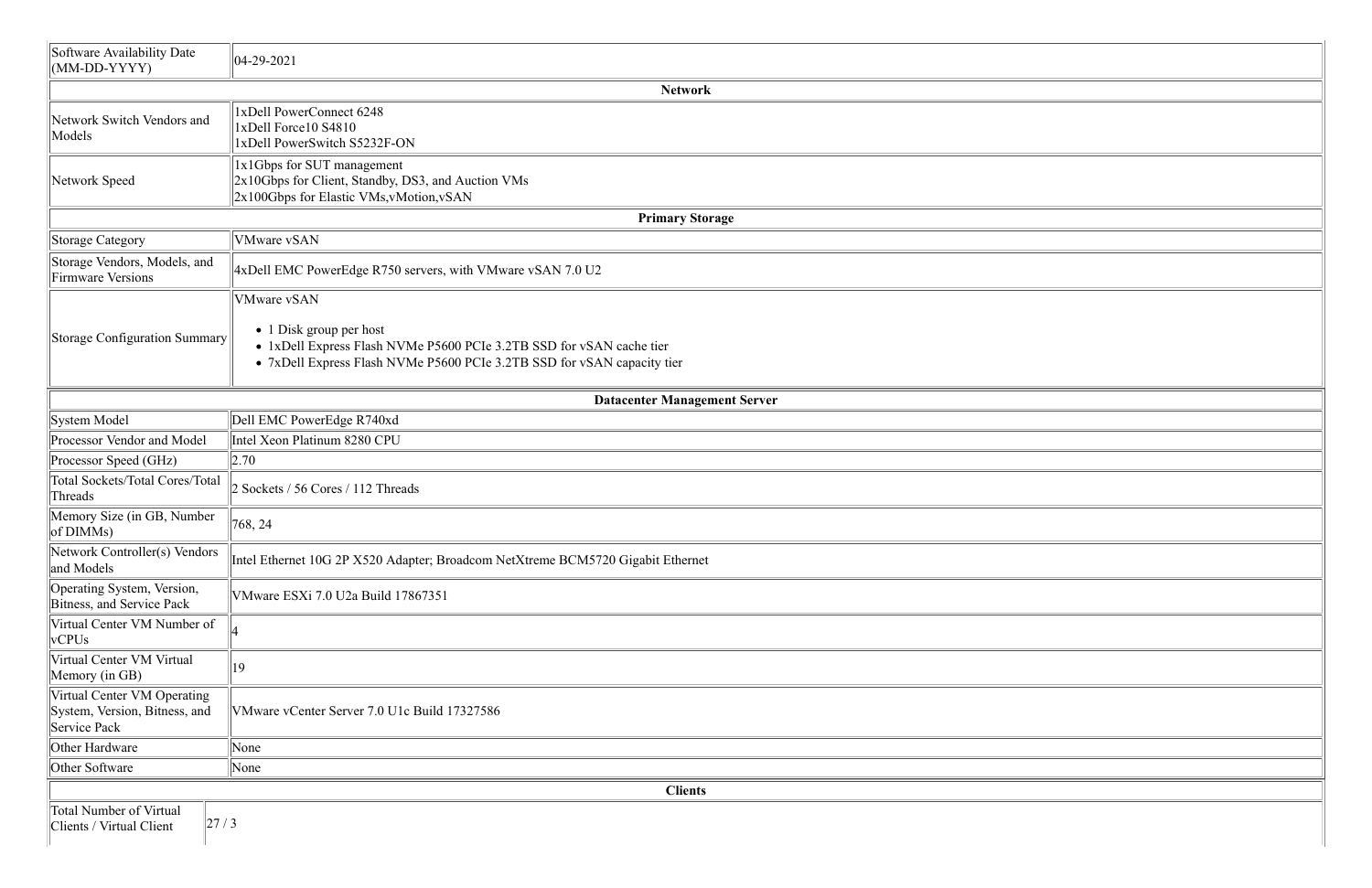| Hosts                                       |                                                                                                                                                                                                                                                                                                                                                                                      |                                                                                                                                                    |                                  |                        |             |                 |  |  |  |  |  |  |  |
|---------------------------------------------|--------------------------------------------------------------------------------------------------------------------------------------------------------------------------------------------------------------------------------------------------------------------------------------------------------------------------------------------------------------------------------------|----------------------------------------------------------------------------------------------------------------------------------------------------|----------------------------------|------------------------|-------------|-----------------|--|--|--|--|--|--|--|
| System Model(s)                             |                                                                                                                                                                                                                                                                                                                                                                                      | 3xDell EMC PowerEdge R740xd(Client-Host1, Client-Host2, Client-Host3)                                                                              |                                  |                        |             |                 |  |  |  |  |  |  |  |
| Processor Vendor(s) and<br>Model(s)         | Client-Host1: Intel Xeon Platinum 8280                                                                                                                                                                                                                                                                                                                                               | Client-Host2: Intel Xeon Platinum 8280<br>Client-Host3: Intel Xeon Platinum 8280                                                                   |                                  |                        |             |                 |  |  |  |  |  |  |  |
| Processor Speed(s) (GHz)                    | Client-Host1: 2.7 GHz<br>Client-Host2: 2.7 GHz<br>Client-Host3: 2.7 GHz                                                                                                                                                                                                                                                                                                              |                                                                                                                                                    |                                  |                        |             |                 |  |  |  |  |  |  |  |
| Total Sockets/Total<br>Cores/Total Threads  |                                                                                                                                                                                                                                                                                                                                                                                      | Client-Host1: 2 Sockets/ 56 Cores/ 112 Threads<br>Client-Host2: 2 Sockets/ 56 Cores/ 112 Threads<br>Client-Host3: 2 Sockets/ 56 Cores/ 112 Threads |                                  |                        |             |                 |  |  |  |  |  |  |  |
| Memory per Virtual Client<br>Host           | Client-Host1: 768 GB<br>Client-Host2: 768 GB<br>Client-Host3: 768 GB                                                                                                                                                                                                                                                                                                                 |                                                                                                                                                    |                                  |                        |             |                 |  |  |  |  |  |  |  |
| Network Controller(s)<br>Vendors and Models | Client-Host1: QLogic 57800 10GbE Ethernet Adapter(1 port used for vmnic0), Intel X520 10GbE 2P Adapter(1 port used for vmnic4)<br>Client-Host2: QLogic 57800 10 GbE Adapter(1 port used for vmnic0), Intel X710 10GbE 2P Adapter(1 port used for vmnic4)<br>Client-Host3: Broadcom BCM5720 GbE Ethernet(1 port used for vmnic0), Intel X520 10GbE 2P Adapter(1 port used for vmnic4) |                                                                                                                                                    |                                  |                        |             |                 |  |  |  |  |  |  |  |
| Virtual Client Networking<br>Notes          |                                                                                                                                                                                                                                                                                                                                                                                      | vSwitch0 on vmnic0 for Management(1Gbps)<br>vSwitch1 on vmnic4 for VMs(10Gbps)                                                                     |                                  |                        |             |                 |  |  |  |  |  |  |  |
| Virtual Client Storage<br>Notes             |                                                                                                                                                                                                                                                                                                                                                                                      | All Virtual Clients are stored on Dell EMC PowerVault ME4024 FC SAN storage                                                                        |                                  |                        |             |                 |  |  |  |  |  |  |  |
| Other Hardware                              | None                                                                                                                                                                                                                                                                                                                                                                                 |                                                                                                                                                    |                                  |                        |             |                 |  |  |  |  |  |  |  |
| Other Software                              |                                                                                                                                                                                                                                                                                                                                                                                      | All client hosts used VMware ESXi 7.0 U2a Build 17867351 for operating system.                                                                     |                                  |                        |             |                 |  |  |  |  |  |  |  |
|                                             |                                                                                                                                                                                                                                                                                                                                                                                      |                                                                                                                                                    | <b>Security Mitigations</b>      |                        |             |                 |  |  |  |  |  |  |  |
| <b>Vulnerability</b>                        | <b>CVE</b>                                                                                                                                                                                                                                                                                                                                                                           | <b>Exploit Name</b>                                                                                                                                |                                  | <b>Mitigated</b>       |             |                 |  |  |  |  |  |  |  |
|                                             |                                                                                                                                                                                                                                                                                                                                                                                      |                                                                                                                                                    | <b>Public Vulnerability Name</b> | <b>Server Firmware</b> | <b>ESXi</b> | <b>Guest OS</b> |  |  |  |  |  |  |  |
| Spectre                                     | 2017-5753                                                                                                                                                                                                                                                                                                                                                                            | Variant 1                                                                                                                                          | Bounds Check Bypass              | N/A                    | Yes         | Yes             |  |  |  |  |  |  |  |
| Spectre                                     | 2017-5715                                                                                                                                                                                                                                                                                                                                                                            | Variant 2                                                                                                                                          | <b>Branch Target Injection</b>   | Yes                    | Yes         | Yes             |  |  |  |  |  |  |  |
| Meltdown                                    | 2017-5754                                                                                                                                                                                                                                                                                                                                                                            | Variant 3                                                                                                                                          | Rogue Data Cache Load            | N/A                    | Yes         | Yes             |  |  |  |  |  |  |  |
| Spectre-NG                                  | 2018-3640                                                                                                                                                                                                                                                                                                                                                                            | Variant 3a                                                                                                                                         | Rogue System Register Read       | Yes                    | N/A         | N/A             |  |  |  |  |  |  |  |
| Spectre-NG                                  | 2018-3639                                                                                                                                                                                                                                                                                                                                                                            | Variant 4                                                                                                                                          | Speculative Store Bypass         | N/A                    | Yes         | Yes             |  |  |  |  |  |  |  |
| Foreshadow                                  | 2018-3615                                                                                                                                                                                                                                                                                                                                                                            | Variant 5                                                                                                                                          | L1 Terminal Fault - SGX          | N/A                    | N/A         | N/A             |  |  |  |  |  |  |  |
| Foreshadow-NG                               | 2018-3620                                                                                                                                                                                                                                                                                                                                                                            | Variant 5                                                                                                                                          | L1 Terminal Fault - OS           | N/A                    | N/A         | Yes             |  |  |  |  |  |  |  |
| Foreshadow-NG                               | 2018-3646                                                                                                                                                                                                                                                                                                                                                                            | Variant 5                                                                                                                                          | L1 Terminal Fault - VMM          | N/A                    | Yes         | N/A             |  |  |  |  |  |  |  |

## **Notes for Workload**

Templates deployed with disk type: Thin

**Virtualization Software Notes**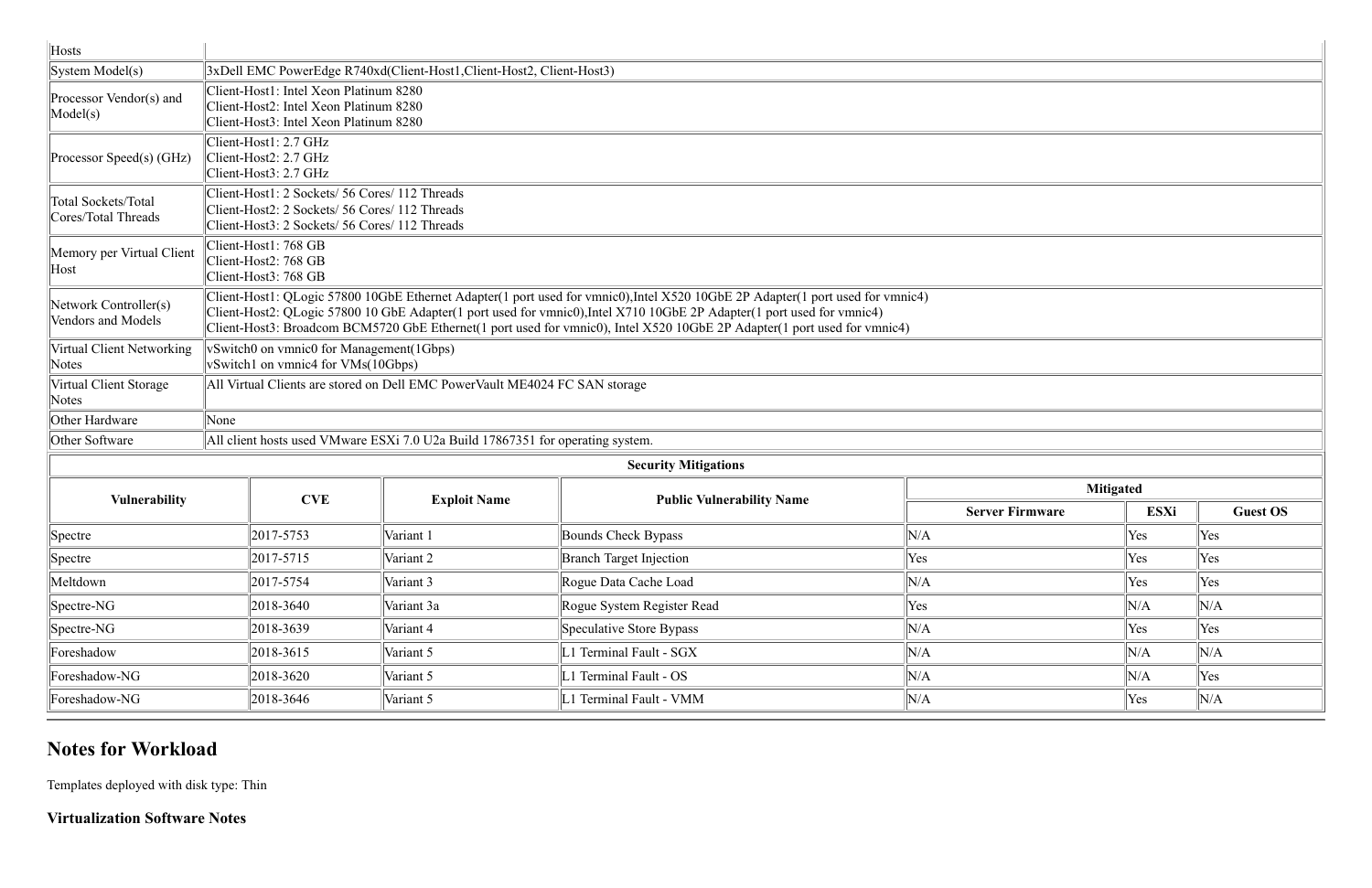- Logical CPU configuration changed for all multi-CPU VMs except for PrimeClient to 1 socket with multiple cores (default single core per socket)
- CPU and Memory shares set to high for all DS3DB,ElasticDB and ElasticLB VMs (default normal)
- CDROM removed from all VMs except for PrimeClient, client, and template VMs.
- All memory reserved for DS3DB VMs (default non-reserved)
- Added sched.mem.lpage.enable1GPage to TRUE for all DS3DB VMs (default normal)
- CPU shares set to low for all Standby VMs (default normal)
- vSphere DRS Migration Threshold set to Fully Automated level 1

Advanced Settings:

- Cpu.CreditAgePeriod =  $1000$  (default 3000)
- Cpu.HTWholeCoreThreshold =  $0$  (default 800)
- DataMover.HardwareAcceleratedInit =  $0$  (default 1)
- DataMover.HardwareAcceleratedMove =  $0$  (default 1)
- $\bullet$  Disk.IdleCredit = 64 (default 32)
- Disk.ReqCallThreshold  $= 1$  (default 8)
- Mem.CtlMaxPercent =  $0$  (default 65)
- Mem.ShareScanGHz =  $0$  (default 4)
- Misc.TimerMaxHardPeriod = 4000 (default 500000)
- Net.MaxNetifTxQueueLen =  $1000$  (default 2000)
- Net.MaxPortRxQueueLen =  $160$  (default 80)
- Numa.LTermFairnessInterval =  $0$  (default 5)
- Numa.MigImbalanceThreshold =  $57$  (default 10)
- Numa.PageMigEnable =  $0$  (default 1)
- Numa.RebalancePeriod =  $6000$  (default 2000)
- Numa.SwapLoadEnable =  $0$  (default 1)
- Numa.SwapLocalityEnable =  $0$  (default 1)
- Power.CpuPolicy = High Performance (default Balanced)
- VMFS3.HardwareAcceleratedLocking  $= 0$  (default 1)
- VMkernel.Boot.hyperthreadingMitigation = true (default false)
- UserVars.HostClientCEIPOptIn= 1(default 0)

#### **Server Notes**

Server BIOS Settings:

- Hardware Prefetcher = Disabled (default Enabled)
- DCU Streamer Prefetcher = Disabled (default Enabled)
- DCU IP Prefetcher = Disabled (default Enabled)
- LLC Dead Line Alloc = Disabled (default Enabled)
- LLC Prefetch = Enabled (default Disabled)

#### **Networking Notes**

vSwitch Configuration:

- vSwitch0 for Service Console on vmnic0 at 1Gbps
- vSwitch0 used for PrimeClient, template, and deploy VMs.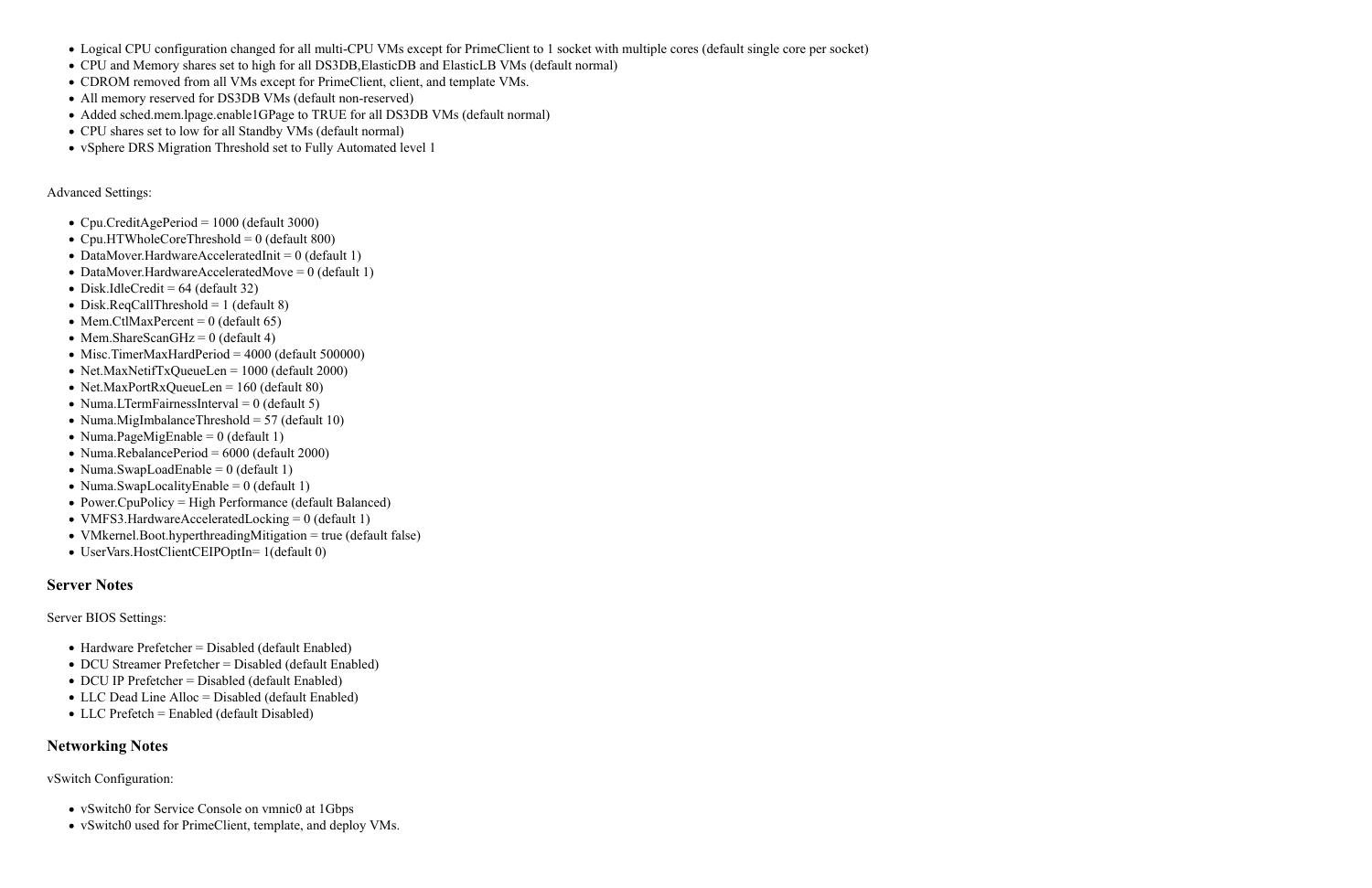- vSwitch1 for Client and PrimeClient VMs on vmnic4 at 10Gbps, Standby and DS3\*0-DS3\*12 on vmnic6 at 10Gbps MTU 9000 (default 1500)
- vSwitch2 for Auction and DS3\*13-DS3\*25 Workload VMs on vmnic7 at 10Gbps MTU 9000 (default 1500)
- Distributed Virtual Switch DSwitch for vMotion and Elastic\*12 through Elastic\*25 Workload VMs on vmnic8 at 100Gbps MTU 9000 (default 1500)
- Distributed Virtual Switch DSwitch1 for vSAN traffic and Elastic\*0 through Elastic\*11 Workload VMs on vmnic9 at 100Gbps MTU 9000 (default 1500)

#### **Storage Notes**

Host OS installed on Dell Express Flash PM1725a 6.4TB PCIe SSD VMware vSAN(Primary Storage)

- Hardware details:
	- 24 x SAMSUNG Model MZILT3T8HBLS0D3 3.8 TB SSD
	- 2 x ME4024 Storage Controllers(hardware version 8.1, firmware version GTS280R10-10)
- RAID Configuration:
	- Deploy, Deploy1, svMotion, svMotion1 LUNs configured as RAID10
		- Deploy, Deploy1 : configured for deploy operations
		- svMotion, svMotion1 : configured for svMotion and xvMotion infrastructure operations
- VMware vSAN 7.0 U2
- Capacity: 81.48TB
- Cache: 11.64TB
- Hardware Configuration:
	- Each host had one disk group. Each disk group used:
		- Caching drive: 1xExpress Flash NVMe P5600 PCIe SSD SFF
		- Capacity drive:7xExpress Flash NVMe P5600 PCIe SSD SFF
		- SUT vSAN datastore was used for all SUT VMs and template VMs

Dell EMC PowerVault ME4024 Array (Secondary Storage) First Dell EMC PowerVault ME4024 configured with redundant controllers with Fiber Channel connectivity:

Second Dell EMC PowerVault ME4024 configured with redundant controllers with Fiber Channel connectivity:

- Hardware details:
	- 10 x Toshiba Model KPM5XRUG3T84 3.8 TB SSD
	- 2 x ME4024 Storage Controllers(hardware version 8.1, firmware version GTS280R10-10)
- RAID Configuration:
	- LUN3, LUN4, Deploy and svMotion are configured as RAID10
		- **LUN3**: not used
		- LUN4: Client VMs for tiles 0-25; VMware vCenter Server, PrimeClient

### **Datacenter Management Server Notes**

None

### **Operating System Notes**